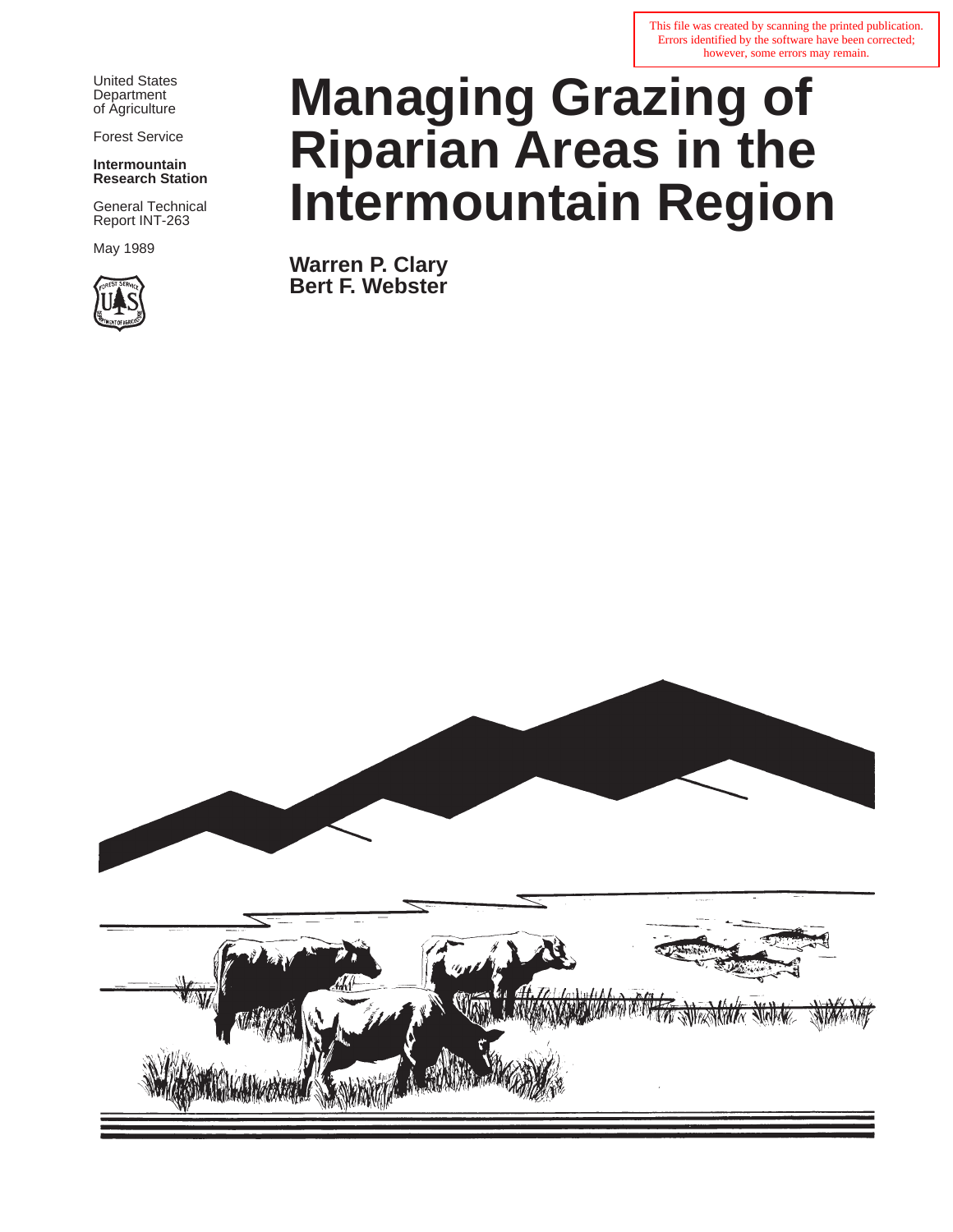### **THE AUTHORS**

**WARREN P. CLARY** is project leader for the Riparian-Stream Ecosystems research work unit at the lntermountain Station's Boise, ID, Forestry Sciences Laboratory. He has a B.S. degree in agriculture from the University of Nebraska. and an M.S. degree in range management and a Ph.D. degree in plant ecology from Colorado State University. He joined the Forest Service in 1960 and has conducted research on forested and nonforested rangelands in Arizona. Louisiana, Utah, Idaho, Oregon, and Nevada.

**BERT F. WEBSTER** is range, wildlife, and fisheries staff officer for the Sawtooth National Forest. lntermountain Region, Forest Service, Twin Falls, ID. He has a B.S. degree in range management from Utah State University. He joined the Forest Service in 1961. He served as a range conservationist in Wyoming and Idaho. as a District Ranger in Nevada and Idaho. and on the Regional staff for range adminstration and improvements.

#### **FOREWORD**

The riparian grazing management recommendations in this paper are intended as guidance for planning and implementing riparian grazing procedures on National Forest System lands in the Intermountain Region. They are general criteria that with some modification and site-specific adjustments can be applied to a variety of situations. The application of these basic concepts along with riparian standards and guidelines in a Forest Plan will achieve the desired objective of healthy riparian systems .

'Ukc'

'J . S . Tixier Regional Forester lntermountain Region

#### **CONTENTS**

|                                                 | Page |
|-------------------------------------------------|------|
|                                                 |      |
|                                                 |      |
|                                                 |      |
|                                                 |      |
|                                                 |      |
|                                                 |      |
|                                                 |      |
|                                                 |      |
|                                                 |      |
|                                                 |      |
|                                                 |      |
| Appendix I: General Review of Grazing Systems 6 |      |
| Appendix II: Current Information on Grazing     |      |
|                                                 |      |
|                                                 |      |
|                                                 |      |
|                                                 |      |
|                                                 |      |
| Appendix III: Calculating Ecological Status and |      |
| Resource Value Ratings in Riparian Areas        |      |
|                                                 |      |
|                                                 |      |
|                                                 |      |

lntermountain Research Station 324 25th Street Ogden. UT 84401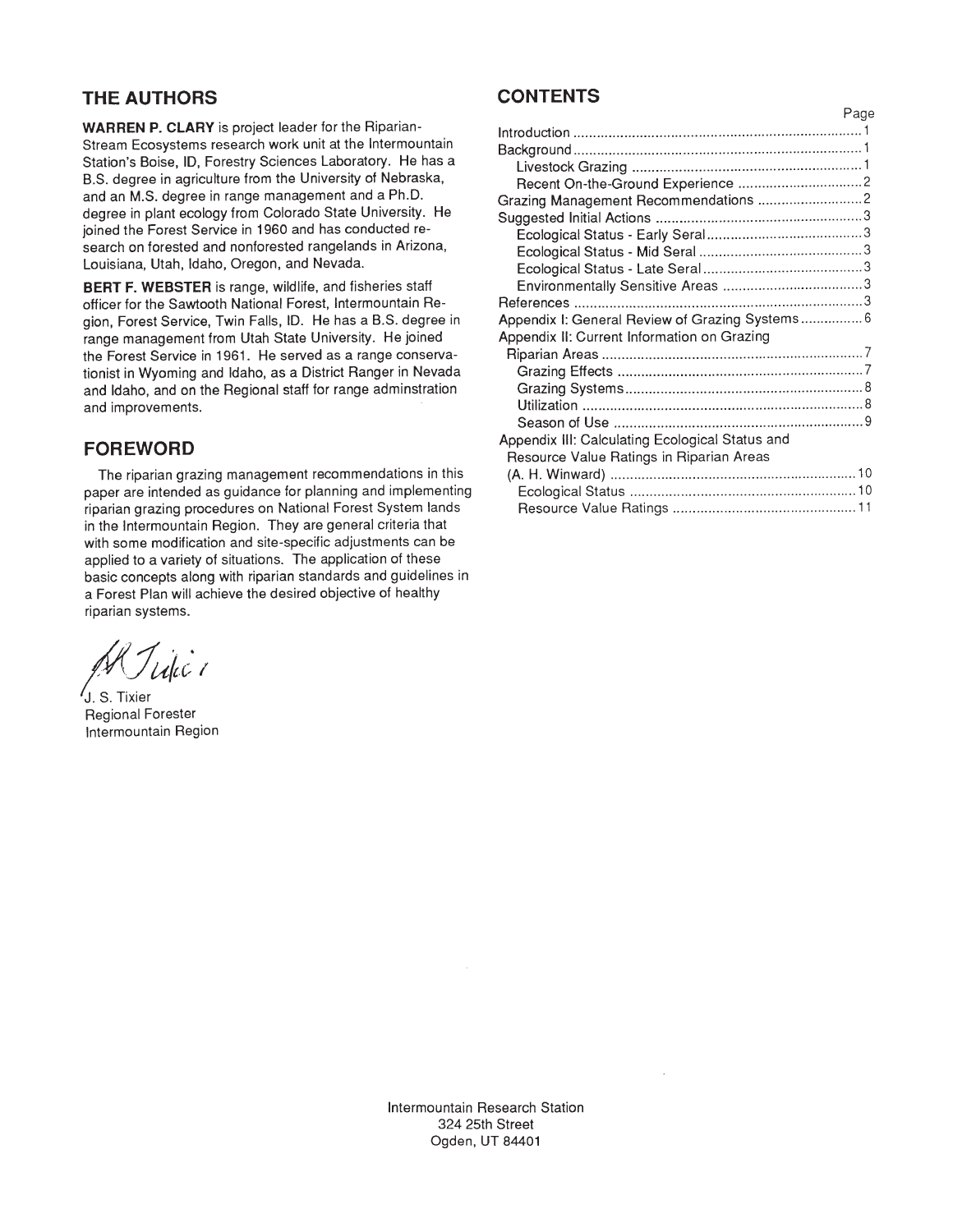## **Managing Grazing of Riparian Areas in the Intermountain Region**

**Warren P. Clary Bert F. Webster** 

#### **INTRODUCTION**

This paper was prepared as a guidance document for planning riparian grazing procedures on National Forests of the Intermountain Region of the Forest Service, U.S. Department of Agriculture. Much of the supporting information is broadly based; therefore the recommendations should be applicable beyond the Intermountain Region. Recent research information on grazing systems and grazing-riparian interactions was combined with our experience in various areas within the Intermountain Region to form a basis to guide future riparian grazing management.

These riparian grazing management recommendations have been developed as an aid in reducing nonpoint source pollution in western streams and **as** suggestions that could be incorporated in appropriate State Best Management Practices. "Best Management Practices" (BMP) means a practice or combination of practices that are determined by a State or designated areawide planning agency to be the most effective and practical means of preventing or reducing the amount of pollution generated by nonpoint sources to a level compatible with water quality and related riparian-stream habitat goals. These are determined after problem assessment, examination of alternative practices, and appropriate public participation (Federal Register 1975). Designation of grazing management actions as Best Management Practices to protect water quality requires approval by the water quality management agencies of individual States. The Forest Service's Intermountain Region and the Intermountain Research Station are coordinating with the States within their respective boundaries to incorporate appropriate management into the States' recognized Best Management Practices.

The recommendations in this document are generic: they are general criteria that **can** be applied to a variety of situations. Selection of specific actions to accomplish the required result on a site-speafic basis should normally be made by the land/resource/livestock managers based on soils, climate, special problems, management objectives, and water quality requirements. The recommendations may also be useful guides for reduction of grazing impacts on other resources in addition to reduction of nonpoint source pollution.

#### **BACKGROUND**

Improper livestock management, through excessive grazing and trampling, can affect riparian-stream habitats by reducing or eliminating riparian vegetation, causing

channel aggradation or degradation, causing widening or incisement of stream channels, changing streambank morphology, and as an accumulative result often lowering surrounding water tables (Platts 1986). Once a ripariangrazing problem has been identified, the possible solutions depend upon the following (Skovlin 1984): How depleted is the riparian and aquatic habitat? How critical is the habitat for riparian-dependent resources such as water quality, fisheries, or recreation, and does the habitat contain any threatened or endangered species? What is the timetable goal for restoration? And what level of restoration is acceptable for reinstituting grazing?

A six-step planning process for grazing riparian zones bas been suggested (in part from Dwyer and others 1984): (1) determine what factor, such as bank instability or loss of woody plants, is of primary concern, (2) determine site potential and capability, (3) determine the suitability of the affected sites for livestock grazing, (4) determine the kind and class of livestock and duration and intensity of' livestock grazing best suited to the area, (5) determine the best grazing strategy, and (6) apply the proper grazing intensity in keeping with animal distribution patterns.

#### **Livestock Grazing**

1

Interest is high concerning livestock grazing, particularly cattle grazing, on riparian habitats. Grazing systems typically used for riparian areas are similar to those developed to maintain or improve conditions of upland vegetation types. However, no grazing system has been devised for ensuring proper use of small riparian meadows within extensive upland range. In addition, the most recent information on grazing uplands suggests that although conventional grazing systems have great intuitive appeal, they are less effective at maintaining ecological quality and livestock production than previously thought (see appendix I).

The most obvious benefit of a grazing system is to help provide the necessary livestock control to do a good management job. The level of utilization occurring on a site—including riparian areas—is the most important consideration. In fact, most riparian grazing results suggest that the specific grazing system used is not of dominant importance, but good management is-with control of use in the riparian area a key item (see appen**dix** 11). Specially designed grazing systems that control degree and timing of use in the riparian area can be highly beneficial.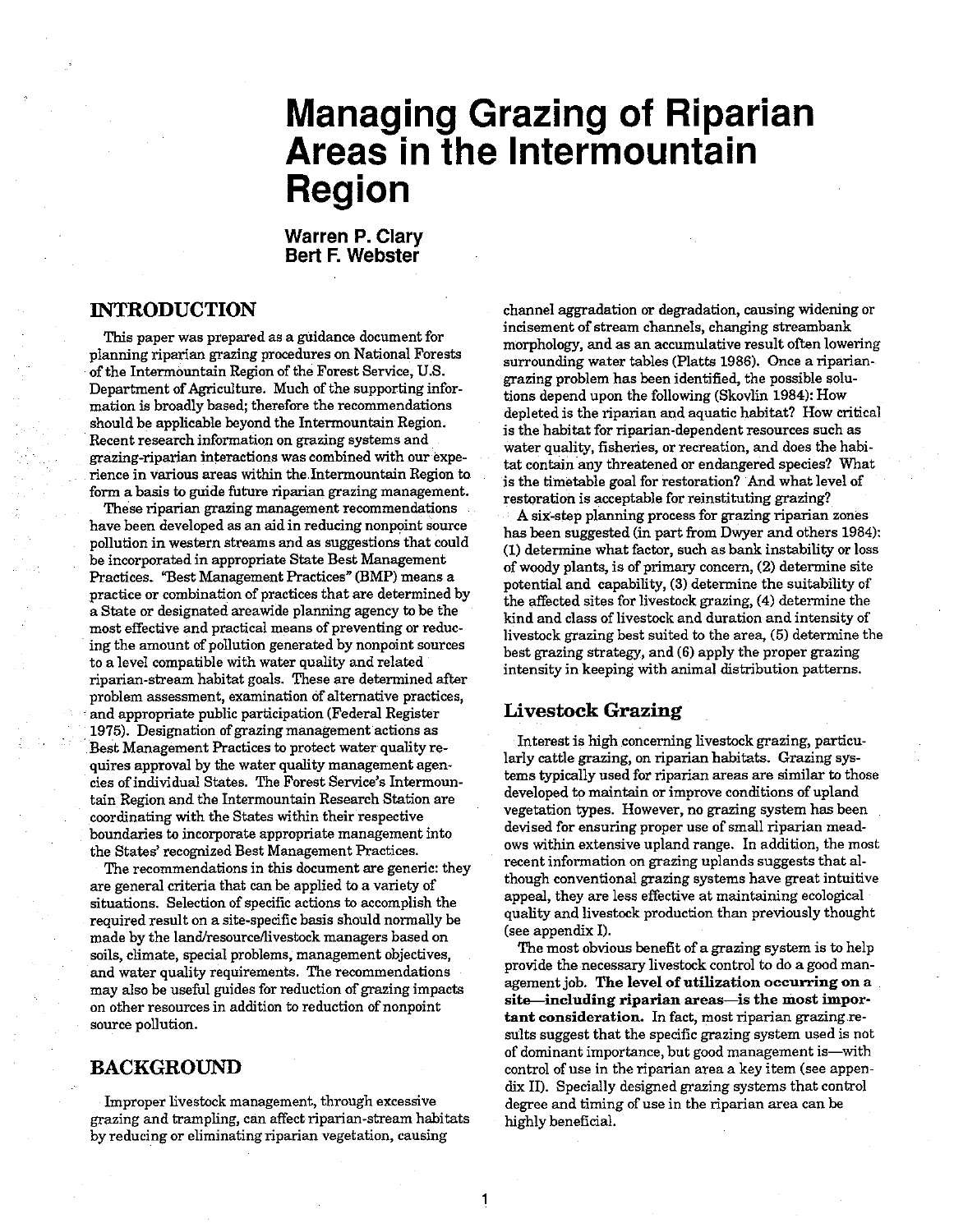Another item of importance is season of use. Spring grazing of riparian areas has several advantages (see appendix 11). Grazing early usually results in a better distribution of use between the riparian area and adjacent uplands. This is likely due to more similarity in vegetation succulence between riparian and upland areas than would be the case later in the season, cooler temperatures in the early season, and in some cases livestock may avoid streamside areas that are often wet in the spring. Early grazing, followed by complete livestock removal, allows riparian plant regrowth to occur before the dormant period in the fall. Fall grazing is a second choice in most areas but is probably acceptable if utilization levels are carefully controlled to leave protective vegetation cover for the following winter-spring high streamflow periods. Grazing riparian areas during the summer should be limited or carefully controlled because of the strong tendency of cattle to concentrate there in the hot and often dry months.

Managers of rangelands are accustomed to giving primary consideration to plant physiological vigor. However, a major additional need in most riparian areas is to consider the requirements of other ripariandependent resources including maintenance of streambank structure and channel form-key factors in fisheries habitat and hydrologic function. Careful control of grazing pressure results in maintenance of the streambank vegetation and limitation of trampling. hoof slide, and accelerated streambank cave-in (see appendix 11). Residual streamside vegetation biomass encourages trapping and deposition of sediments as a basis for maintaining or rebuilding streambanks. Concentrated livestock use, as often occurs in uncontrolled season-long continuous and certain rotational grazing systems, may cause unacceptable damage to woody plants and streambank morphology.

#### **Recent On-the-Ground Experience**

In a recent inventory of almost 250 miles of National Forest riparian areas, no single grazing strategy was found to be effective in every riparian situation (USDA FS 1987). However, afew key points seemed to be important. Grazing conflicts with riparian-dependent resources were usually not severe in type A stream channels or in most type B stream channels (stream types identified by Rosgen 1985). Generally, these stream channels are in narrow valleys occupied by woody species and are armored by rocks providing resistance to erosion and trampling damage. The greatest conflicts occurred in type B channels with medium- to fine-textured, easily eroded soil materials and most type **C** channels. The latter channel types are typically associated with meadow complexes that are attractive to livestock and are often important fishery habitats. In these channel types a vigorous plant community is important for protecting streambanks against erosive forces and for trapping sediments (Swanson 1989).

Riparian areas associated with medium- to fine-textured B channels and most C channels were generally: (1) in a late seral status if they were only grazed in the spring or, if grazed in the fall, the fall grazing was light and late in the season; (2) in a mid seral status where summer

grazing was light; and (3) in a late or improving seral status with vigorous riparian species and stable streambanks after receiving complete rest for several years (see appendix 111 for description of seral status). Reduction of shrubs in the riparian plant community appeared to be due to grazing of young reproduction age classes rather than due to the mechanical damage to the older shrub age classes by rubbing and bedding.

#### **GRAZING MANAGEMENT RECOMMENDATIONS**

Once it has been determined that livestock grazing can and should continue on a particular riparian area, management practices in any grazing system must provide for regrowth of riparian plants after use, or should leave sufficient vegetation at the time of grazing for maintenance of plant vigor and streambank protection. To achieve this it is recommended that a minimum herbage stubble height be present on all streamside areas at the end of the growing season, or at the end of the grazing season if grazing occurs after frost in the fall. The residual stubble or regrowth should be at least 4 to **6** inches in height to provide sufficient herbaceous forage biomass to meet the requirements of plant vigor maintenance, bank protection, and sediment entrapment. Also, for pastures grazed in the fall, the retenion of this standing crop of herbaceous forage will normally detour significant feeding on willows and most other riparian woody plants (see appendix 11). The stubble height criterion should be adhered to regardless of the grazing system used. To help achieve this goal:

1. On most National Forest pastures grazed in spring only, utilization of streamside herbaceous forage should be limited to about 65 percent of the current growth, and livestock should normally be removed by July 15 to allow sufficient time for plant regrowth. On lower elevation National Forest pastures the appropriate spring removal date may be substantially earlier.

2. Streamside utilization of herbaceous forage in summer-grazed pastures should not exceed 40 to 50 percent of the current growth.

3. Fall use of streamside vegetation should not exceed about 30 percent, and the herbaceous stubble remaining at the end of the grazing period should meet the 4 to 6 inch criterion.

4. Season-long grazing should be limited to those situations where animal use and distribution can be carefully controlled, such as by the use of riparian or other special use pastures, and where the stubble height requirements can be met.

5. Special situations such as critical fisheries habitats or easily eroded streambanks may require stubble heights of greater than 6 inches.

The utilization guides for these recommendations are based on use in pastures in good to high ecological status and on information in appendix 11.

Degraded riparian areas may require complete rest to initiate the recovery process. In systems requiring long-term rest, the rest period will be highly variable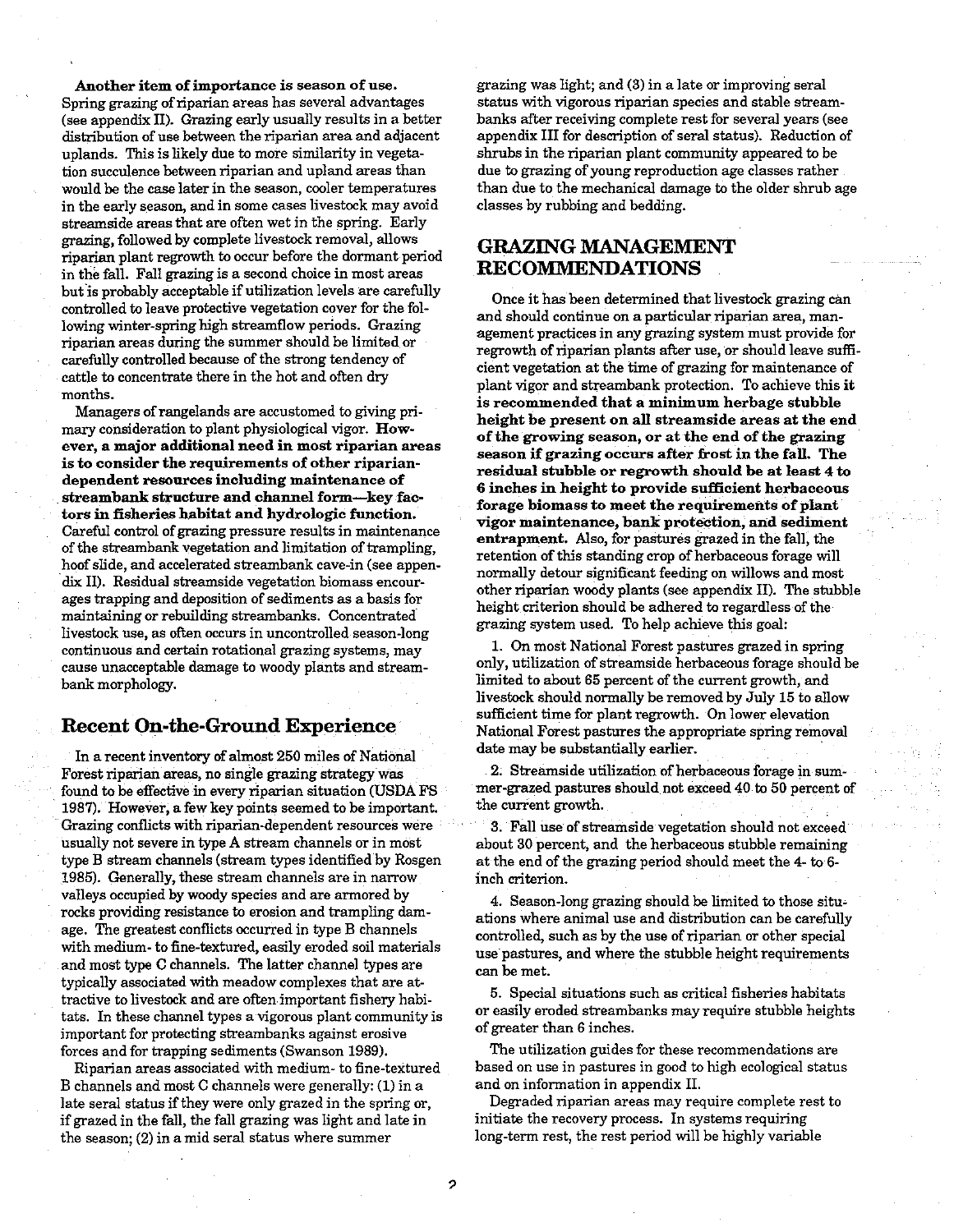depending upon the situation. It may be as short as 1 2. **73"** channel types with medium to fine easily eroded year or it may be 15 years or longer. Recovery of degraded streambank form usually will require more time than the recovery of plant community composition, in some cases much more time, particularly if the channel has become incised and confined. Once an area has improved to a mid or late seral status through the use of rest or careful management, rotation management systems may allow riparian habitats to remain in good condition while being grazed. However, no rotation system will allow recovery or maintenance of the riparian system unless all livestock are removed after the use period. In any event, rest-rotation or any other conventional grazing system should not be considered the sole answer to riparian grazing needs.

Riparian area managers must have a commitment to do whatever is necessary to control livestock use and distribution. A wide variety of management techniques are available to do this including establishment of special use riparian pastures, development of alternate water sources away from riparian areas, location of stock driveways outside of these areas, periodic herding of livestock away from the areas, salting outside of riparian areas, and other common range management practices that may help reduce concentration of livestock. Whatever approach or - approaches are used will likely be successful if use rates are carefully controlled and, if possible, grazing is avoided during mid and late summer.

The practices described in this section should provide for plant and streambank requirements under most grazing situations. The specific management approach used to meet the recommendations will need to be determined on a site-specific basis. Physical factors such as stream type, geology, climate, and elevation greatly influence the recovery of riparian areas. Therefore, the specific management action must be tailored to fit local conditions.

Monitoring should be an integral part of any management change designed to improve riparian habitats. When recovery does not occur or is progressing too slowly, further changes in management practices are warranted.

#### **SUGGESTED INITIAL ACTIONS**

#### **Ecological Status** - **Early Seral**

- 1. "A" and most "B" channel types (inherently stable types):
	- Apply rest or the recommended riparian grazing management practices until the ecological status improves.
- 2. "B" channel types with medium to fine easily eroded soil materials and most "C" channel types:

Apply rest until the ecological status improves.

Apply the recommended riparian grazing management practices.

#### **Ecological Status** - **Late Seral**

1. All types:

Continue current management or apply the recommended riparian grazing management practices.

#### **Environmentally Sensitive Areas**

- 1. Streambanks subject to early season grazing damage:
	- Where a combination of high soil moisture and fine soil texture results in streambanks susceptible to trampling damage, grazing may need to be delayed to a late season period. The herbaceous stubble height criterion would still apply.
- 2. Habitats where threatened, endangered, or sensitive species occur, or where streambanks/channels are highly erodible:
	- The herbaceous stubble height criterion may need to be increased to greater than 6 inches. Under extreme conditions, the area may need permanent protection, or at a minimum, grazing may need to be removed for long periods.

#### **REFERENCES**

- Blackburn, W. H.; Knight, R. W.; Wood, M. K. 1982. Impacts of grazing on watersheds. MP 1496. College Station, **TX:** Texas A & M University System, Texas Agricultural Experiment Station. 32 p.
- Bohn, Carolyn. 1986. Biological importance of streambank stability. Rangelands. 8(2): 55-56.
- Branson, Farrel A. 1985. Vegetation changes on western rangelands. Range Monograph 2. Denver: Society for Range Management. 76 p.
- Bryant, Larry D. 1985. Livestock management in the riparian ecosystem. In: Johnson, R. Roy; Ziebell, Charles D.; Patton, David R.; Ffolliott, Peter F.; Hamre, R. H., tech. coords. Riparian ecosystems and their management: reconciling conflicting uses: first North American riparian conference; 1985 April 16-18; Tucson, **AZ.**  Gen. Tech. Rep. RM-120. Fort Collins, CO: U.S. Department of Agriculture, Forest Service, Rocky Mountain Forest and Range Experiment Station: 285-289.
- Bryant, Larry D. 1988. [Personal communication.] LaGrande, OR: U.S. Department of Agriculture, Forest Service, Pacific Northwest Research Station, Forestry
- **Ecological Status Mid Seral** and Range Sciences Laboratory.<br>Clary, Warren P. 1987a. Herbage production and live-1. "A" and most "B" channel types (inherently stable<br>types):<br>tock grazing on pinyon-juniper woodlands. In: Everett,<br>Richard L., compiler. Proceedings—pinyon-juniper Continue present management or apply the conference: 1986 January 13-16; Reno, NV. Gen. Tech. recommended riparian grazing management Rep. INT-215. Ogden, UT: U.S. Department of Agriculpractices. ture, Forest Service, Intermountain Research Station: 440-447.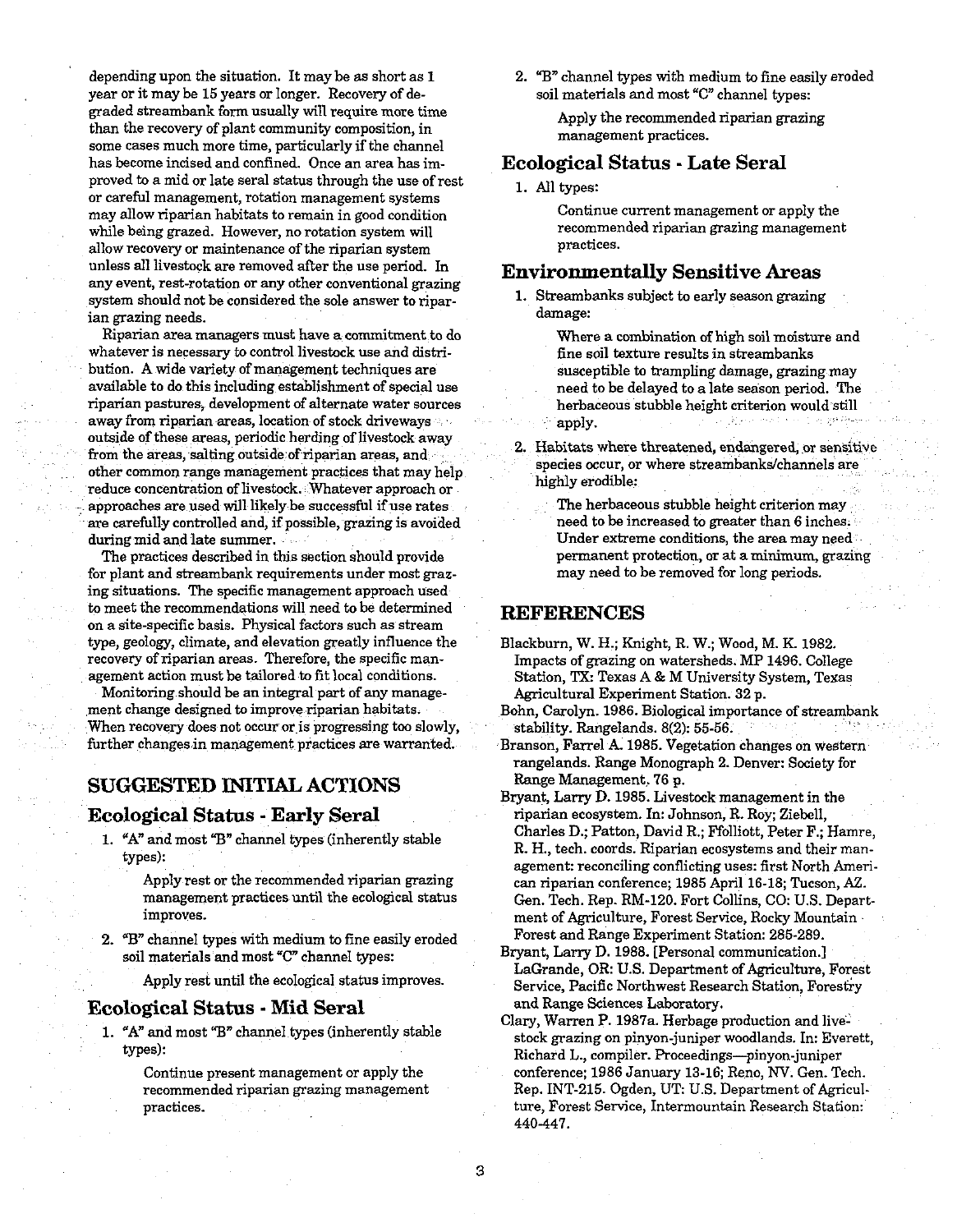Clary, Warren P. 1987b. Livestock effects on riparian vegetation and adjoining streambanks. Study plan on file at: Forestry Sciences Laboratory, Intermountain Research Station, Forest Service, U.S. Department of Agriculture, Boise, ID. 26 p.

Clary, Warren P. 1988. Data on file at: Forestry Sciences Laboratory, Intermountain Research Station, Forest Service, U.S. Department of Agriculture, Boise, ID.

- Crouse, Michael R. 1987. New approaches to riparian area management on public lands. In: Wetland and riparian ecosystems of the American West: Proceedings of the Society of Wetland Scientists' eighth annual meeting; 1987 May 26-29; Seattle, WA: 32-85.
- Dwyer, Donald D.; Buckhouse, John C.; Huey, William S. 1984. Impacts of grazing intensity and specialized grazing systems on the use and value of rangeland: summary and recommendations. In: Developing strategies for rangeland management. Boulder, CO: Westview Press: 867-884.
- Eckert, Richard E., Jr.; Spencer, John S. 1986. Vegetation response on allotments grazed under rest-rotation manrupture to the material general Management. 39(2): 166-<br>174.
- Eckert, Richard E., Jr.; Spencer, John S. 1987. Growth and reproduction of grasses heavily grazed under restrotation management. Journal of Range Management. 40(2): 156-159.
- Elmore, Wayne. 1988. Stream processes and grazing strategies. Presentation at: Riparian management workshop: challenges and opportunities; 1988 May 3; Elko, NV: Nevada Cooperative Extension.
- Elmore, Wayne; Beschta, Robert L. 1987. Riparian areas: perceptions in management. Rangelands 9(6): 260-265.
- Federal Register. 1975. EPA amends policies and procedures for State continuing planning process. Federal Register 40(280): 55888.
- Gillen, R. L.; Krueger, W. C.; Miller, R. F. 1985. Cattle use of riparian meadows in the Blue Mountains of northeastern Oregon. Journal of Range Management. 38(3): 205-209.
- Goodman, Tim; Donart, Gary B.; Kiesling, Herman E.; Holcheck, Jerry L.; Neel, James P.; Manzanares, Daniel; Severson, Kieth E. 1989. Cattle behavior with emphasis on time and activity allocations between upland and riparian habitats. In: Gresswell, Robert E.; Barton, Bruce **A;** Kershner, Jeffery L., eds. Practical approaches to riparian resource management: an educational workshop; 1989 May 8-11; Billings, MT. Billings, MT: U.S. Department of the Interior, Bureau of Land Management: 95-102.
- Green, Douglas. 1989. [Personal communication]. Corvallis, OR: Oregon State University, Department of Rangeland Resources.
- Heady, Harold F. 1970. Grazing systems: terms and definitions. Journal of Range Management. 23(1): 59-61.
- Heady, Harold F. 1984. Concepts and principles underlying grazing systems. In: Developing strategies for rangeland management. Boulder, CO: Westview Press: 885-902.
- Hormay, A L.; Evanko, A. B. 1958. Rest-rotation grazing-a management system for hunchgrass ranges. Misc. Paper 27. Berkeley, CA: U.S. Department of **Agn**culture, Forest Service, California Forest and Range Experiment Station. 11 p.
- Kauffman, J. Boone; Krueger, William C.; Vavra, Martin. 1982. Impacts of a late season grazing scheme on nongame wildlife in Wallowa Mountain riparian ecosystem. In: Peek, James M.; Dalke, P. D., eds. Wildlifelivestock relationships symposium: Proceedings 10; 1981 April 20-22; Coeur d'Alene, ID. Moscow, ID: University of Idaho, Forest, Wildlife and Range Experiment Station: 208-220.
- Kauffman, J. Boone; Krueger, W. C.; Vavra, M. 1983. Effects of late season cattle grazing on riparian plant communities. Journal of Range Management. 36(6): 685-691.
- Kauffman, J. Boone; Krueger, W. C. 1984. Livestock impacts on riparian ecosystems and streamside management implications-a review. Journal of Range Management. 37(5): 430-438.
- Kinch, Gene. 1987. Riparian area management. Draft technical reference on grazing management in riparian areas. Denver, CO: U.S. Department of the Interior, Bureau of Land Management. 47 p.
- Knopf, Fritz L.; Cannon, Richard W. 1982. Structural resilience of a willow riparian community to changes in grazing practices. In: Peek, James M.; Dalke, P. D., eds. Wildlife-livestcck relationships symposium: Proceedings 10; 1981 April 20-22; Coeur d'Alene, ID. Moscow, ID: University of Idaho, Forest, Wildlife and Range Experiment Station: 198-207.
- Kothmann, Mort M. 1984. "Concepts and principles underlying grazing systems": a discussant paper. In: Developing strategies for rangeland management. Boulder, CO: Westview Press: 903-916.
- Kovalchik, Bernard L. 1987. Riparian zone associations: Deschutes, Ochoco, Fremont, and Winerna National Forests. Region 6 Ecol. Tech. Pap. 279-87. Portland, OR: U.S. Department of Agriculture, Forest Service, Pacific Northwest Region. 171 p.
- Krueger, William C. 1989. [Personal communication]. Corvallis, OR: Oregon State University, Department of Rangeland Resources.
- Laycock, W. A; Conrad, P. W. 1981. Responses of vegetation and cattle to various systems of grazing on seeded and native mountain rangelands in eastern Utah. Journal of Range Management. 34(1): 52-58.
- Marlow, Clayton B.; Olson-Rutz, Kathrin; Atchley, Jennifer. 1989. Response of a southwest Montana riparian system to four grazing management alternatives. In: Gresswell, Robert E.; Barton, Bruce A.; Kershner, Jeffery L., eds. Practical approaches to riparian resource management: an educational workshop; 1989 May 8-11; Billings, MT. Billings, MT: U.S. Department of the Interior, Bureau of Land Management: 111-116.
- Marlow, Clayton B.; Pogacnik, Thomas M.; Quinsey, Shannon D. 1987. Streambank stability and cattle grazing in southwestern Montana. Journal of Soil and Water Conservation. 42(4): 291-296.

4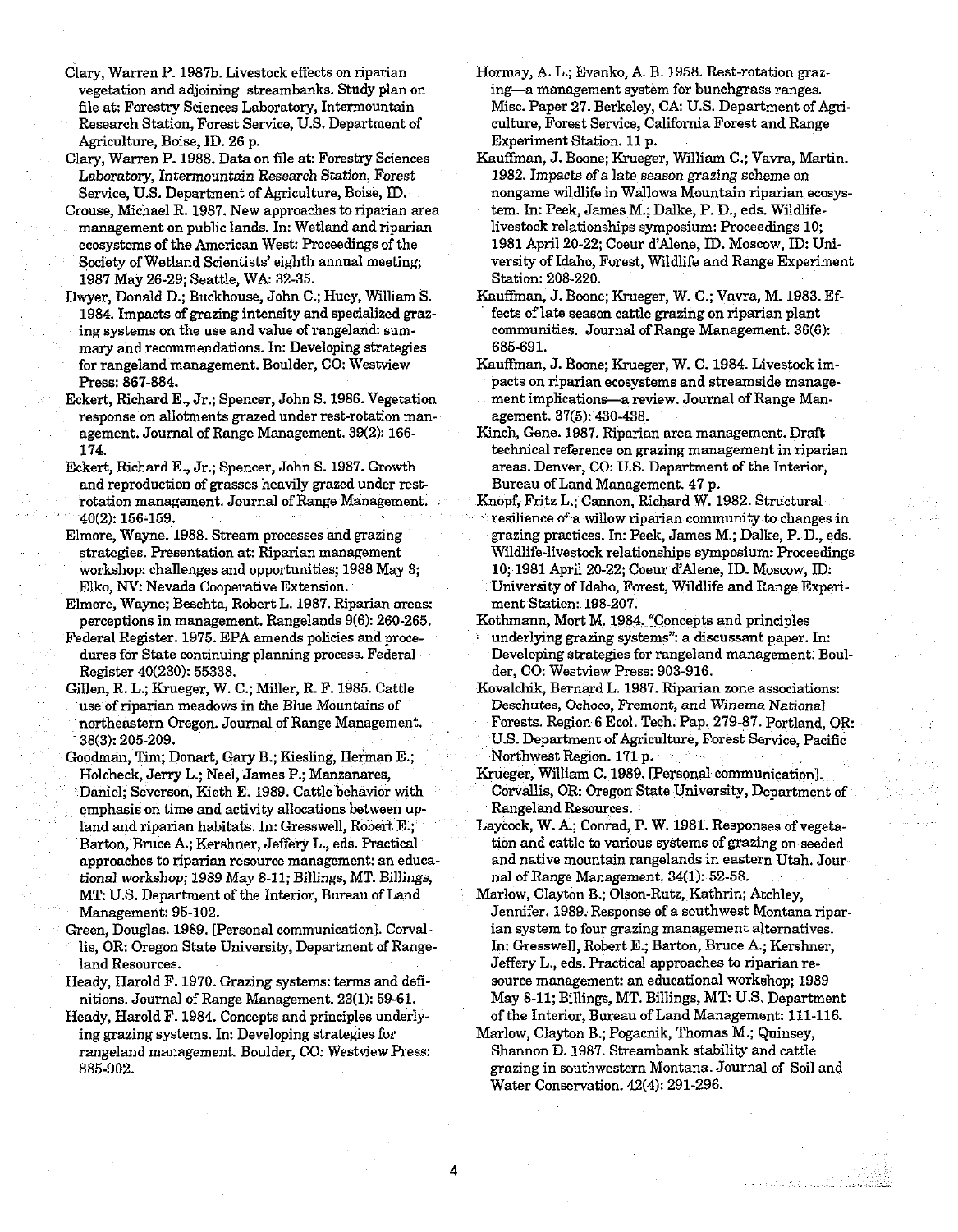- Meehan, William R.; Platts, William S. 1978. Livestock grazing and the aquatic environment. Journal of Soil and Water Conservation. 33(6): 274-278.
- Myers, Lewis H. 1981. Grazing management vs. riparian management in southwestern Montana Abstracts 34th Annual Meeting, Society for Range Management; Tulsa, OK. Denver, CO: Society for Range Management: 30.
- Myers, Lewis H. 1989. Grazing and riparian management in southwestern Montana. In: Gresswell, Robert E.; Barton, Bruce A.; Kershner, Jeffery L., eds. Practical approaches to riparian resource management: an educational workshop; 1989 May 8-11; Billings, MT. Billings, MT: U.S. Department of the Interior, Bureau of Land Management: 117-120.
- Pieper, R. D.; Heitschmidt, R. K. 1988. Is short-duration grazing the answer? Journal of Soil and Water Conservation. 43(2): 133-137.
- Platts, William S. 1982. Sheep and cattle grazing strategies on riparian-stream environments. In: Peek, James M.; Dalke, P. D., eds. Wildlife-livestock relationships symposium: Proceedings 10; 1981 April 20-22; Coeur d'Alene, ID. Moscow, ID: University of Idaho, Forest, Wildlife and Range Experiment Station: 251-270. Platts. William S. 1983. Those vital streambanks. Westem Wildlands. 3(9): 7-10.
- Platts, William S. 1986. Riparian-stream management. In: National range conference proceedings; 1985 November 6-8; Oklahoma City, OK. Washington, DC: U.S. Department of Agriculture: 70-74.
- Platts, William S. 1989. Compatibility of livestock grazing strategies with fisheries. In: Gresswell, Robert E.; Barton, Bruce A; Kershner, Jeffery L., eds. Practical approaches to riparian resource management: an educational workshop; 1989 May 8-11; Billings, MT. Billings, MT: U.S. Department of the Interior, Bureau of Land Management: 103-110.
- Platts, William S.; Nelson, Rodger Loren. 1985. Impacts of rest-rotation grazing on stream banks in forested watersheds in Idaho. North American Journal of Fisheries Management. 5: 547-556.
- Platts, William S.; Raleigh, Robert F. 1984. Impacts of grazing on wetlands and riparian habitat. In: Developing strategies for rangeland management. Boulder, CO: Westview Press: 1105-1117.
- Pond, Floyd W. 1961. Effect of three intensities of clipping on the density and production of meadow vegetation. Journal of Range Management. 14(1): 3438.
- Range Tern Glossary Committee. 1974. A glossary of terms used in range management. 2d ed. Denver, CO: Society for Range Management. 36 p.
- Range Inventory Standardization Committee. 1983. Guidelines and terminology for range inventories and monitoring: report of the Range Inventory Standardization Committee. Denver, CO: Society for Range Man- agement. 13 p.
- Ratliff, Raymond D.; George, Melvin R.; McDougald, Neil K. 1987. Managing livestock grazing on meadows of California's Sierra Nevada: a manager-user guide. Leaflet 21421. Berkelev. CA: Universitv of California Division of Agriculture and National Resources Cooperative Extension. 9 p.
- Rosgen, David L. 1985. Astream classification system. In: Johnson, R. Roy; Ziebell, Charles D.; Patton, David R.; Ffolliott, Peter F.; Hamre, R. H., tech. coords. Riparian ecosystems and their management: reconciling conflicting uses: first North American riparian conference; 1985 April 16-18; Tucson, **AZ.** Gen. Tech. Rep. RM-120. Fort Collins, CO: US. Department of Agriculture, Forest Service, Rocky Mountain Forest and Range Experiment Station: 91-95.
- Shaw, Nancy. 1988. Natural regeneration of willows and cottonwoods. Preliminary report on file at: Forestry Sciences Laboratory, Intermountain Research Station, Forest Service, U.S. Department of Agriculture, Boise, ID. 3 p.
- Siekert, Ronald E.; Skinner, Q. D.; Smith, M. A.; Dodd, **J.** L.; Rodgers, J. D. 1985. Channel response of an ephemeral stream in Wyoming to selected grazing treatments. In: Johnson, R. Roy; Ziebell, Charles D.; Patton, David R.; Ffolliott, Peter F.; Hamre, R. H., tech. coords. Riparian ecosystems and their management: reconciling conflicting uses: first North American riparian conference; 1985 April 16-18; Tucson, **AZ.** Gen. Tech. Rep. RM-120. Fort Collins, CO: U.S. Department of Agriculture, Forest Service, Rocky Mountain Forest and Range Experiment Station: 276-278.
- Skovlin, Jon M. 1984. Impacts of grazing on wetlands and riparian habitat: a review of our knowledge. In: Developing strategies for rangeland management. Boulder, CO: Westview Press: 1001-1103.
- Storch, Robert L. 1979. Livestock/streamside management programs in eastern Oregon. In: Proceedings of the forum-grazing and riparian/stream ecosystems. Denver, CO: Trout Unlimited: 56-59.
- Swanson, Sherman. 1989. [Personal communication]. Reno, NV: University of Nevada-Reno, Department of Range, Wildlife and Forestry.
- Trlica, M. J., Jr. 1977. Effects of frequency and intensity of defoliation on primary producers of arid and semi-
- arid rangelands: Proceedings second USJAustralia Rangeland Panel; Adelaide, South Australia. Perth, Western Australia: 27-56.
- US. Department of Agriculture, Forest Service. 1987. between the at: Sawtooth National Forest, Twin Falls,<br>
ID.<br>
ID.
- Van Poollen, H. Walt; Lacey, John R. 1979. Herbage response to grazing systems and stocking intensities. Journal of Range Management. 32(4): 250-253.
- Volland, Leonard A. 1978. Trends in standing crop and species composition of a rested Kentucky bluegrass meadow over an 11-year period. In: Hyder, Donald N., ed. Proceedings of the first international rangeland congress; 1978 August 14-18; Denver, CO. Denver, CO: Society for Range Management: 526-529.
- Winward, A. H. 1989. Ecological status of vegetation as a base for multiple-product management. Abstracts 42nd Annual Meeting, Society for Range Management; Billings, MT. Denver, CO: Society for Range Management: 277.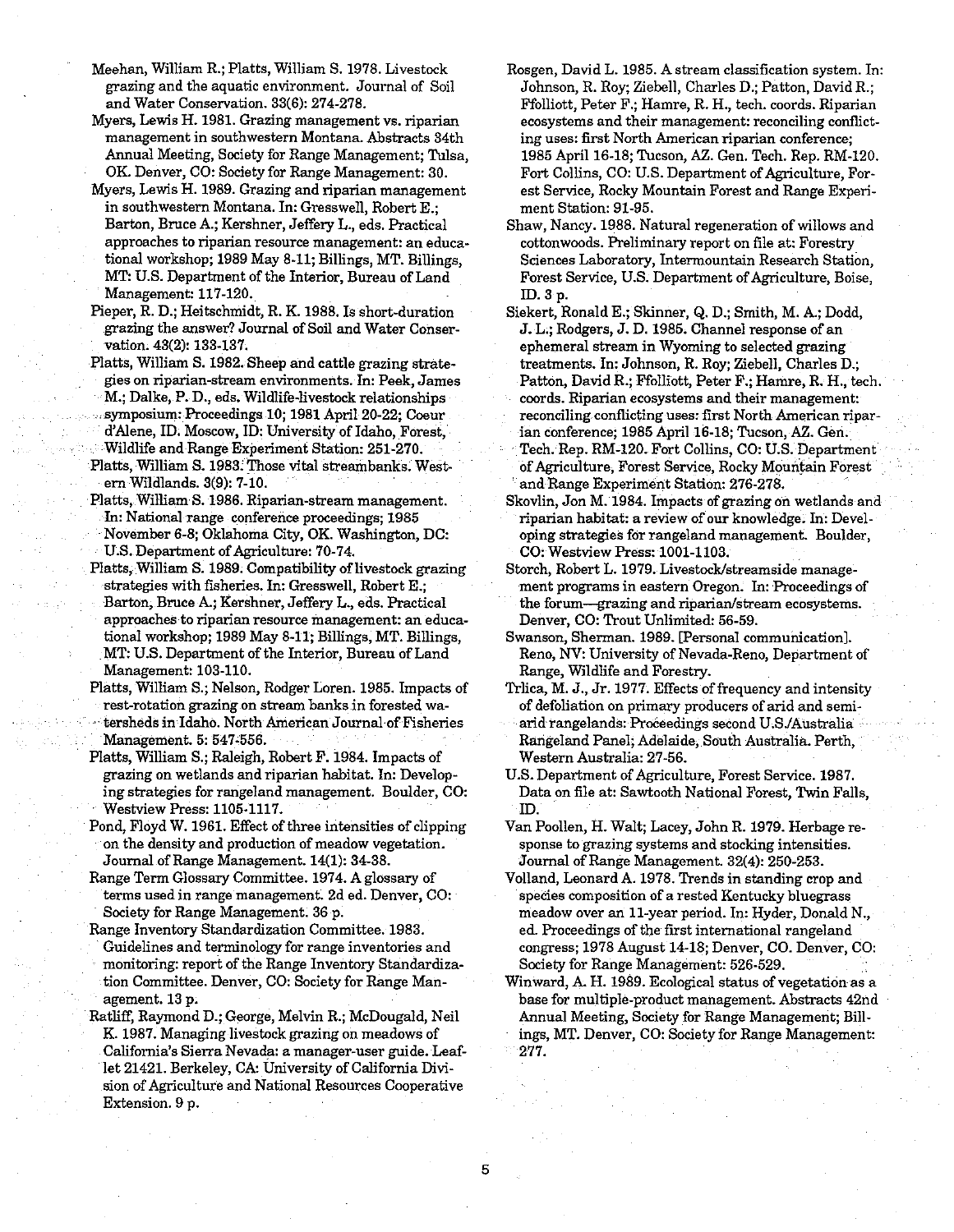#### **APPENDIX I: GENERAL REVIEW OF GRAZING SYSTEMS**

The sensitivity to grazing of many Western native forage plants was recognized in the early 1900's, but realization of the significance of this developed slowly, and serious application of known information lagged. For 30 years grazing systems have been advocated by public land management agencies for use on Western ranges in the hope of achieving better livestock distribution, greater herbage and livestock production, and improved range condition. Grazing systems, which combine periods of use and nonuse, were originally proposed to improve ranges that had deteriorated under improper grazing (Hormay and Evanko 1958). **A** grazing system is defined as **"A**  specialization of grazing management which defines systematically recurring periods of grazing and deferment for two or more pastures or management units" (Range Term Glossary Committee 1974). Deferred-rotation, restrotation, high intensity-low frequency, and short duration are forms of grazing systems (Kothmann 1984).

Past reviews of grazing systems have pointed out, first, that grazing systems were originally proposed as a means to improve deteriorated ranges through judicious use of seasonal grazing and periods without grazing. Second, more emphasis is being given to grazing systems as means to increase animal productivity. Third, grazing systems facilitate application of other range improvement practices such as fencing, water development, brush control, and seeding. The review papers point out, however, that (1) every grazing system has shown a wide variation in attaining improvement in range condition, (2) livestock productivity has varied from significant increases to significant decreases when systems were compared, (3) differences in results have been inconsistent and unexplained, (4) grazing systems that do well on one kind of rangeland may not work at all in another region, and (5) few analyses of the cost effectiveness of grazing systems have been made (Heady 1984). The one certainty is that there is no single grazing system that will improve rangeland everywhere (Dwyer and others 1984).

The success of grazing systems depends in part upon managerial control of time, place, and degree of forage utilization. The new fencing and additional livestock watering points that are required to initiate a grazing system also result in smaller pastures, better distribution of animals, and hence more even use of the forage plants across the pasture. Movement of animals from one pasture to another gives the manager some control over severity and timing of use (Heady 1984). These systems with additional pastures and movement of livestock often provide incentive and opportunity for vegetational manipulations such as brush control, seeding, and pitting, which can result in improved range condition and livestock production. Confusion occurs when results are ascribed to the grazing system when in fact they are due to the whole range management program (Heady 1970). Laycock and Conrad (1981) provided a case in point. Their study compared native sagebrush-grass range summer-long grazing every year, summer-long every other year, and a three-unit rest rotation system. Plant cover, production, and composition, and average daily gains of

cattle were similar after 7 years of study. The key to this result was that each system had adequate fencing, good distribution of water and salt, and adequate riding to ensure uniform cattle distribution. In other words good range management was practiced regardless of the grazing system. Unfortunately, results of whole range management programs have often been attributed to grazing systems alone (Heady 1970).

Numerous hydrologic studies have upheld the conclusions of Blackbum and others (1982). who stated that little information supports claims for grazing systems. In a review of recent studies, Pieper and Hietschmidt (1988) found no results to suggest that the application of shortduration grazing has a different effect on hydrologic performance and soil characteristics than does any other grazing system. They concluded that heavy stocking would result in long-term downward trend in hydrologic characteristics and that vegetation growth response in a short-duration grazing system is similar to that expected from any other grazing system. There was no consistent advantage for individual livestock gains under shortduration grazing on arid and semiarid rangeland. The authors concluded that much of the success attributed to short-duration grazing is not directly attributable to that system but rather to improved overall management. They suggested that stocking rate is and always will be the major factor affecting the degradation of rangeland resources. No grazing system can counteract the negative impacts of overstocking on a long-term basis.

Generally, defoliation reduces the capacity of a plant to grow. **A** corresponding reduction in production usually occurs as either the frequency or intensity of defoliation increases (Trlica 1977). Vegetation appears to be more affected by grazing intensity than by grazing systems. Van Poollen and Lacey (1979) reviewed 18 studies comparing continuous grazing and the implementation of grazing systems at a moderate rate of use, and they compared 14 studies on grazing intensities of light, moderate, and heavy rates. Their analysis showed a 13 percent increase in forage production in favor of grazing systems over continuous use. However, the herbage production response to reductions in grazing intensity was much greater. Reduction in level of use from heavy to moderate increased production 35 percent, while reducing use from moderate to light increased production 28 percent. This value is in line with a review of herbage production that showed grazed areas usually produced less than 800 lb per acre, while ungrazed areas often exceeded 1,200 lb per acre (Clary 1987a). Such results suggest that managers should place more emphasis on proper stocking intensity and less on grazing system implementation (Van Poollen and Lacey 1979). The concentrated use of grazed pastures is not compensated for during rest years if grazing use is heavy (Eckert and Spencer 1986,1987).

In summary, although grazing systems have great intuitive appeal, they are apparently of less consequence than once thought. In fact, as long as good management is practiced so that there is control of livestock distribution and grazing intensity, the specific grazing system employed may not be significant.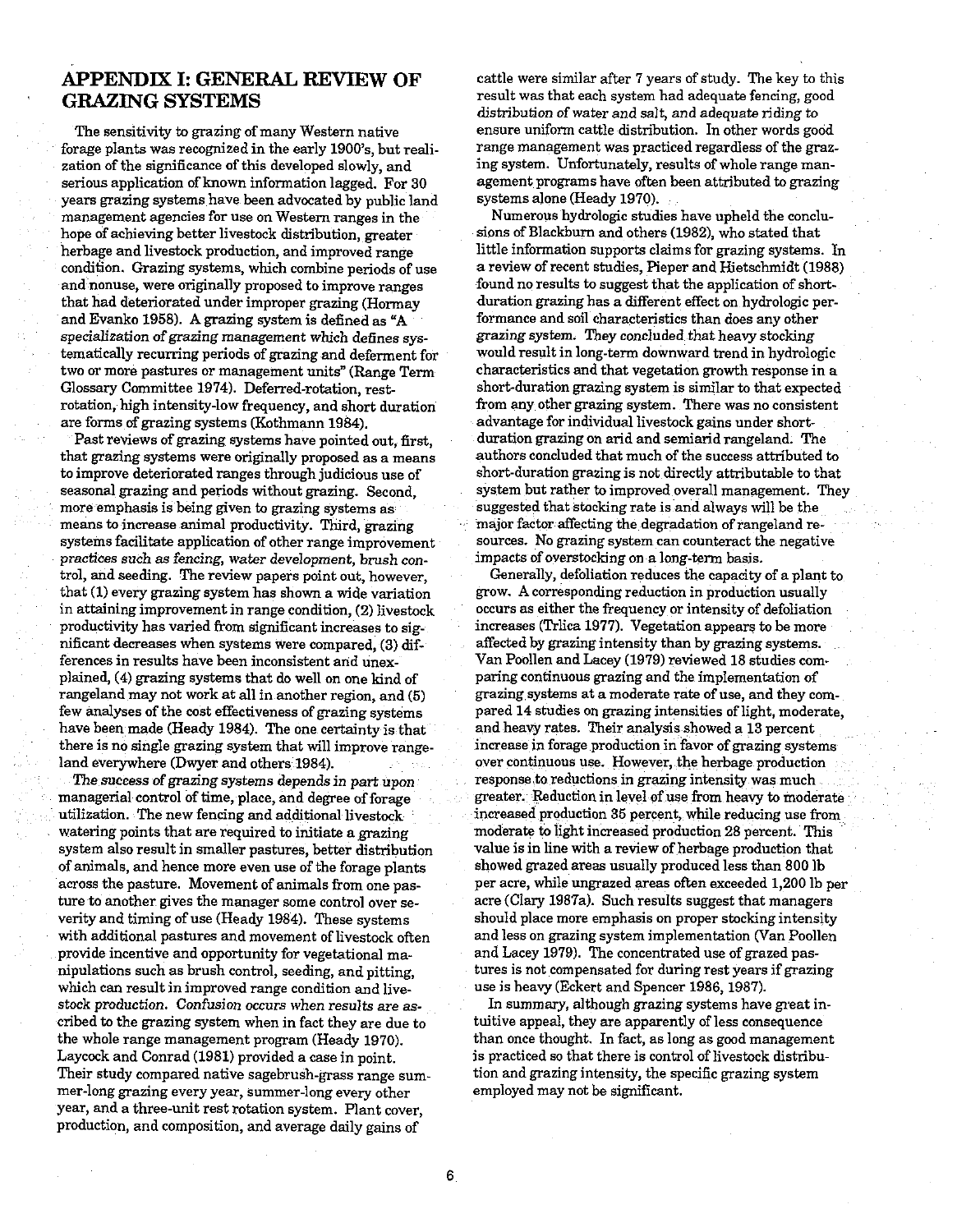#### **APPENDIX 11: CURRENT INFORMATION ON GRAZING RIPARIAN AREAS**

Although some riparian areas are resistant to damage from grazing livestock, others are vulnerable. If damage occurs it usually includes reduction or elimination of riparian vegetation, modifying streambank and channel morphology, increasing stream channel width or incisement, increasing stream sediment transport, and lowering surrounding water tables. Few examples exist of careful grazing system study within riparian areas. Numerous case history studies and experience of a variety of people suggest that no specific grazing system has proven universally successful.

#### **Grazing Effects**

Documentation shows that cattle, given the opportunity, will spend a disproportionate amount of time in a riparian area as compared to adjacent xeric upland This may be five to 30 times higher than expected based on the extent of the riparian area. Features that con ute to higher use levels in riparian areas are: (1) higher forage volume and relative palatability in the riparian area as opposed to the uplands, (2) distance to water, **(3)**  distance upslope to upland grazing sites, and (4) microclimatic features (Skovlin 1984).

Although many of the riparian-fisheries-grazing studies have been deficient in design, measurement, or documentation (Platts and Raleigh 1984), a great deal of case history and observational information has been accumulated. Concerning grazing impacts on riparian areas, four components were most often studied: (1) fish habitat in the aquatic system, (2) woody vegetation components of the riparian area relating to fish and bird habitat, (3) her ceous utilization and grazing levels that can influence yields of plants, small mammals, and invertebrates, and (4) watershed conditions of cover and soil compaction on the floodplain and runoff from upland range (Skovlin 1984).

Platts and Raleigh (1984) summarized direct effects of livestock grazing:

1. Higher stream temperatures from lack of sufficient woody streamside cover.

2. Excessive sediment in the channel from bank and upland erosion.

3. High coliform bacteria counts from upper watershed sources.

4. Channel widening from hoof-caused bank sloughing and later erosion by water.

5. Change in the form of the water column and the channel it flows in.

6. Change, reduction, or elimination of vegetation.

7. Elimination of riparian areas by channel degradation and lowering of the water table.

8. Gradual stream channel trenching or braiding depending on soils and substrate composition with concurrent replacement of riparian vegetation with more xeric plant species.

Kauffman and Krueger (1984), in an extensive review of livestock impacts on riparian ecosystems, documented many factors interrelated with grazing effects, primarily dealing with instream ecology, terrestrial wildlife, and riparian vegetation. However, as with many others, the authors were not able to find much information other than that abusive grazing practices are damaging to many features of riparian ecosystems. Little information is available on how well-managed grazing affects riparian-stream systems. Criticisms of conventional grazing systems such as rest-rotation typically contain no information on actual grazing intensity or degree of plant utilization (Meehan and Platts 1978; Storch 1979).

Permanent removal of grazing will not guarantee maximum herbaceous plant production. Volland (1978) found that a protected Kentucky bluegrass meadow reached peak production in 6 years and then declined until production was similar to the adjacent area grazed season-long. Similar results were reported by Bryant (1988) and Green (1989) in northeastern Oregon. The accumulation of litter over a period of years seems to retard herbage production in wet meadow areas. Thus, some grazing of riparian areas could have beneficial effects. This is a response simil that documented by Branson (1985).

Resistance of common riparian woody plants to de tion has not been investigated. However, genera commonly represented in riparian areas such as dogwood, maple, cottonwood, willow, and birch appear to be more resistant to foliage and twig removal than genera common to xeric uplands. Light to moderate grazing generally appears to have little adverse effect and in some cases may stimulate growth (Skovlin 1984). Severe overgrazing almost invariably is detrimental to willow communities (Kaufian and Krueger 1984). Knopf and Cannon (1982) reported that cattle altered the structure of a high-altitude willow community by changing the size, shape, volume, and quantity of live and dead stems per bush, and the spacing of plants. They concluded that 10 to 12 years was not sufficient time for a riparian willow community to recover from a history of excessive grazing. Alternatively, Skovlin (1984) reported that reestablishment of acceptable wildlife habitat often occurred about 5 years after release of remnant shrubs from heavy grazing. Little information is available on how careful grazing affects willow communities except for obsewations that leaving a residual herbaceous stubble of about 4 inches usually results in little or no use of willows (see "Utilization" section in this appendix).

While Skovlin (1984) suggested that vegetation recovery after release from excessive grazing generally can occur within 5 to 15 years, Platts and Raleigh (1984) pointed out that impacts on fishery environments go far beyond the ripanan vegetation. Channel and bank morphology, instream cover, and water flow regimens are important factors. Little is known about the recovery time for these factors in different environments. Skovlin suggested that sediment delivery to the stream was the most detrimental impact of trampling to fisheries. Platts and Raleigh, however, pointed out that the retention of bank morphology and stability are probably more important. The maintenance of streambank structure and function is a key item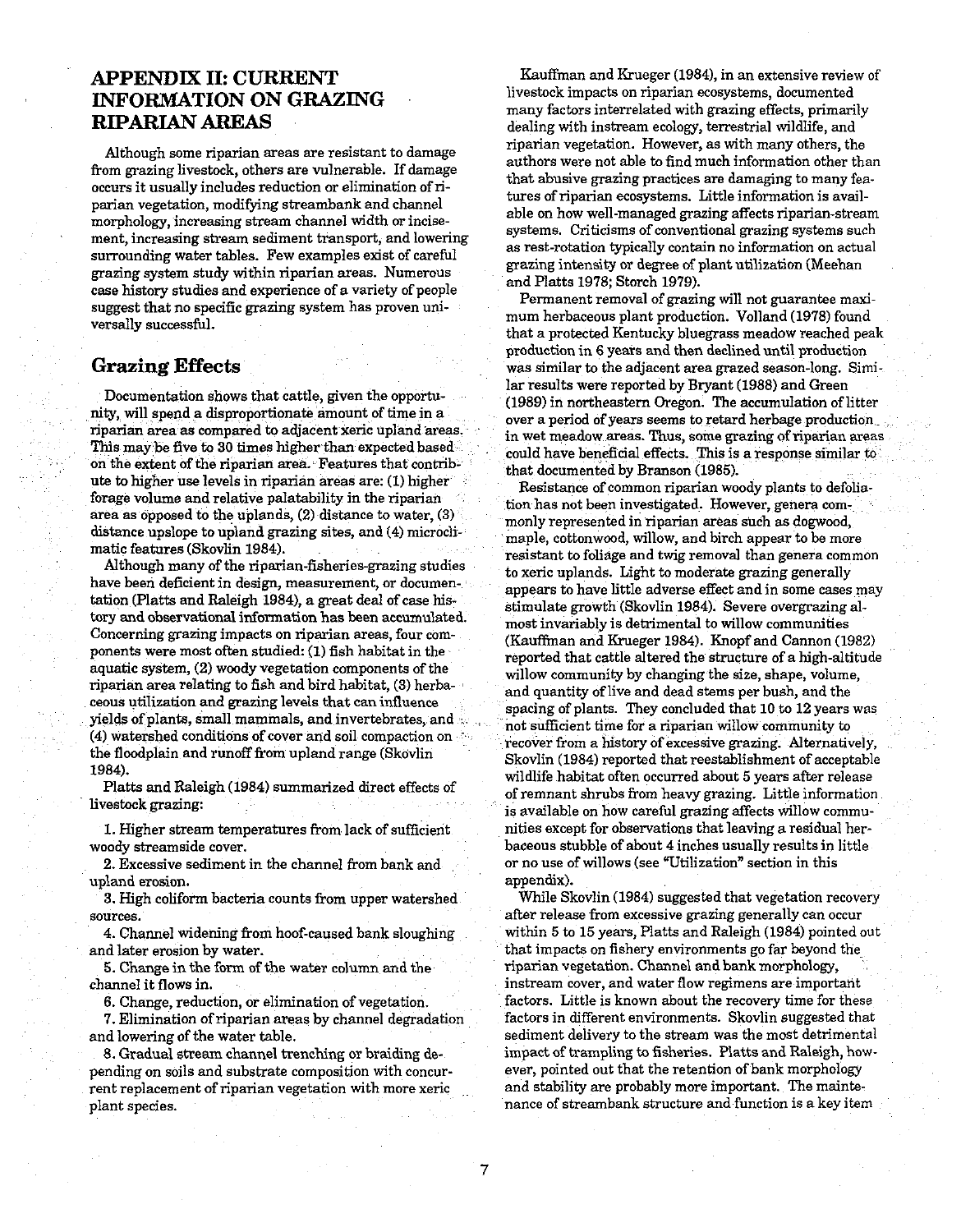in riparian-stream habitats from both fisheries and hydrologic standpoints (Bohn 1986; Platts 1983).

vegetation plays a dominant role not only in the erosional stability of streambanks but also in the rebuilding of degraded streambanks. Streamside vegetation serves as a natural trap to retain sediments during high flows. These sediments form the physical basis for new bank structure (Elmore and Beschta 1987).

#### **Grazing Systems**

An evaluation of the effects of rest-rotation grazing on streambanks was conducted on forested watersheds in Idaho (Platts and Nelson 1985). Forage in the streamside zone was used at a higher rate than on either immediately adjacent range or the grazing allotment. Relative use of streamside vegetation was less during the early grazing period than during the late grazing period. Small treatment pastures experienced 11 percent higher average use of streamside vegetation with late grazing than with early grazing. This was suggested to be the result of "a general tendency for cattle to avoid certain streamside zones early in the season when the soils and vegetation may be wet" (Platts and Nelson 1985). Also, the vegetation on adjacent rangeland was more succulent during the early growing season.

Platts (1989) provided an evaluation of several livestock grazing systems based on his own observations. He identified, described, and evaluated 17 grazing "strategies" on a scale of 1 to 10. All strategies that were described as having use levels of heavy or heavy to moderate were rated on the lower half of the scale (1 to 5). Those strategies that incorporated moderate or moderate to light use rated in the mid-upper portion of the scale  $(6 \text{ to } 8)$ . Those management strategies that featured light or no use were rated at the top of the scale (9 to 10). Although the strategies, use levels, and ratings described above are largely qualitative in nature, they do provide support for the opinions of several other authors (Van Poollen and Lacey 1979; Skovlin 1984) in that use levels seem to be the most important factor in a grazing situation.

In a test of different grazing systems at Meadow Creek, Starkey Experimental Forest and Range, deferredrotation, rest-rotation, and season-long grazing all resulted in increases in production of floodplain herbage when utilization at the end of the grazing period was 70 percent or less. Likewise, each of these grazing systems produced almost twice as much herbage as ungrazed plots after 6 years (Bryant 1985). Bryant (1988) concluded that probably any grazing system, even seasonlong, would be acceptable for floodplains if use was controlled. However, Bryant made no grazing study of the streamside vegetation.

Other studies have also shown little net benefit from specific grazing approaches. Gillen and other (1985) showed that the same residual standing crop of herbage was present on dry meadows under both continuous and deferred-rotation grazing systems. Marlow and others (1989) found little difference in streambank stability

among four grazing strategies studied during three drought years. Platts and Raleigh (1984) quoted Myers' (1981) results as showing no correlation between riparian condition and type of grazing system used. The grazing intensity was an important factor in the resulting riparian condition but not as important as amount of vegetation used during the hot season of the year. Vegetation did not respond when defoliated during that period.

As more studies of grazing systems are completed, it appears that the complex array of factors in rangelands tends to buffer the theoretical benefits of many systems. This has been true in a number of comparisons of upland grazing, and experience in riparian areas has generally failed to show an advantage to any specific grazing system.

#### **Utilization**

Few guidelines are available on what the allowable use of riparian plant communities should be to maintain ecosystem integrity. Allowable use could be described in terms of percentage of weight removed, residual biomass, or residual stubble height. Ratliff and others (1987) suggested that for site protection the herbage remaining after grazing should equal the proportion of production that decomposes annually. This translated into utilization rates of 35 to 45 percent on excellent-condition meadows down to 20 to 30 percent on poor-condition meadows. Platts (1982) suggested that rest-rotation grazing with 65 percent use or higher resulted in altered riparian habitat conditions while 25 percent use or less had little effect. Based on studies at Meadow Creek, Bryant (1985,1988) thought that use of floodplain herbage could be up to 70 percent regardless of grazing system if about 3 inches of forage stubble height remained. Similar opinions on stubble height were given by Krueger (1989). Kauffian and others (1983) report observations by F. C. Hall that a shift to shrub use does not generally occur (except in the case of highly palatable shrubs) if 4 inches of herbaceous stubble remains. Elmore (1988) suggested that 3 to 4 inches of stubble height would maintain plant vigor, provide streambank protection, and aid deposition of sediments to rebuild degraded streambanks. Elmore also suggested that in some situations the use on willows begins when use on herbaceous plants reaches about 45 percent. An evaluation of 34 grazing systems in place for 10 to 20 years showed the importance of providing residual vegetation cover (Myers 1989). Vigorous woody plant growth and at least 6 inches of residual herbaceous plant height at the end of the growing/grazing season typified the riparian areas in excellent, good, or rapidly improving condition. This residual plant cover appeared to provide adequate streambank protection and sediment entrapment during high streamflow periods.

An approximate relationship between percentage utilization and stubble height of riparian graminoids was developed based on 1988 data from the Stanley Creek (mountain meadow ecosystem) and Pole Creek (sagebrush ecosystem) studies (Clary 1987b). The data suggest that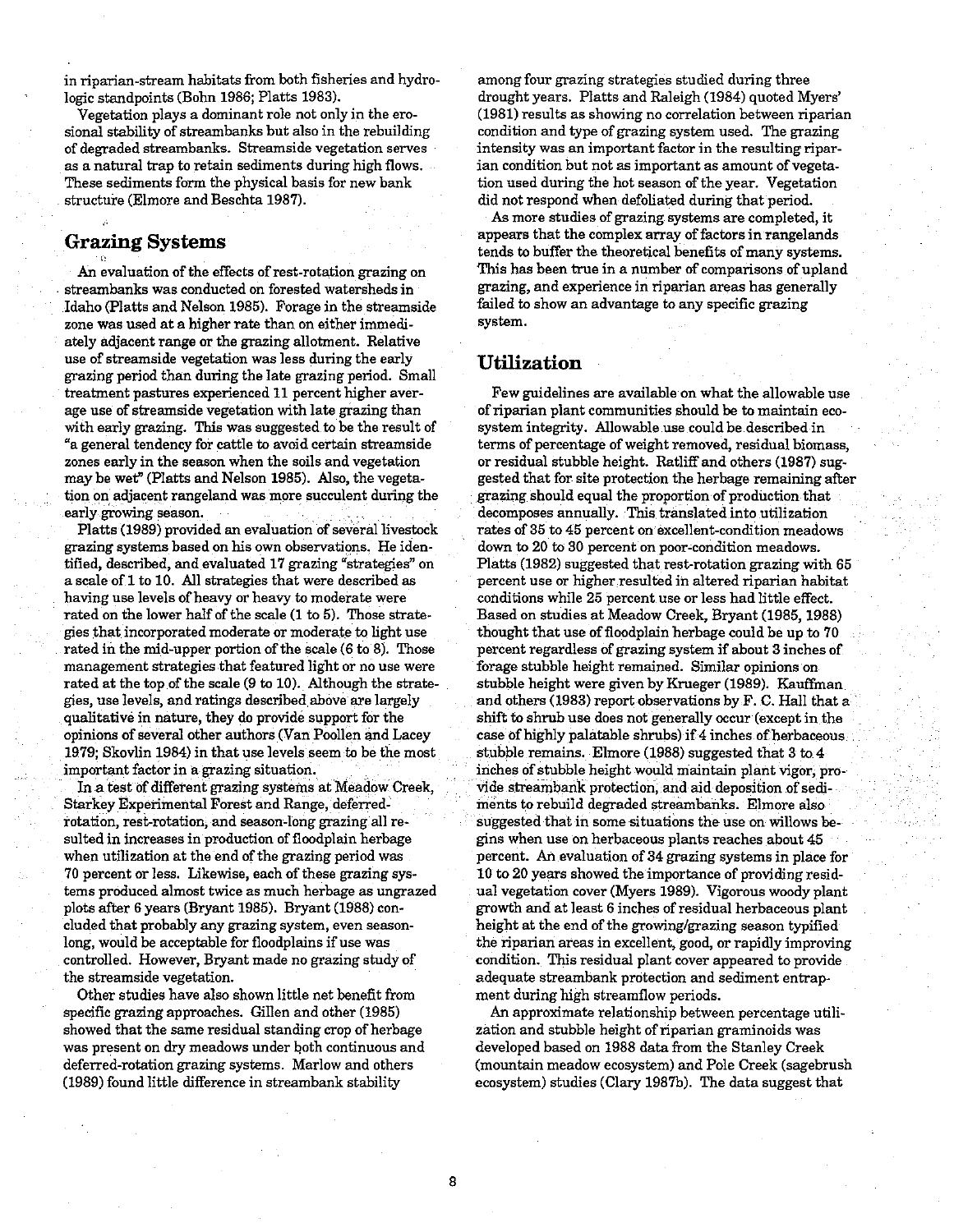average utilization levels of **24** to 32 percent were obtained when riparian graminoids were grazed to a 6-inch stubble height, that average use levels of 37 to 44 percent were obtained when grazing to a 4-inch stubble height, and that average use levels of **47** to 51 percent were obtained when grazing to a 3-inch stubble height (Clary 1988). This relationship shows some continuity between recommendations of **40** to **50** percent utilization and recommendations of leaving 3 to 4 inches of residual stubble height for maintenance of plant vigor. However, additional stubble height, such as 6 inches or more, may be necessary to protect riparian ecosystem function (Myers 1989).

#### **Season of Use**

Seasonal distribution of use often varies from heavy riparian area use in the summer to little riparian area use in winter (Goodman and others 1989). Myers (1989) reported that livestock are much less likely to disperse across a large grazing unit during the hot portion of the growing season than in the spring, particularly if the upland vegetation has ceased growth. The resulting summer concentration of use in the riparian zone becomes a key factor in severity of trampling and mechanical damage, soil compaction, and plant utilization.

Kauffman and others (1982) suggested late-season grazing for riparian zones on the basis of livestock production, maintenance of plant vigor and production, and minimum disturbance of wildlife populations. Clipping studies by Pond (1961) showed a similar response by the plant community. Results in southwestern Montana suggested that streambanks were most stable when grazed in late summer (Marlow and others 1987). Others, however, feel that fall grazing is not necessarily the optimum on many sites (Kinch 1987). Afall-grazed plant community, particularly a heavily grazed plant community, has a reduced ability to protect existing banks and to trap new sediments as part of the streambank building process. Although late season grazing may be a good approach from the standpoint of some plant communities and some terrestrial wildlife situations, spring grazing may be preferred in many situations to maintain proper streambank structure and function (Elmore and Beschta 1987).

Apromising approach is to graze riparian areas in the spring, then remove all livestock and allow forage plants to regrow for the remainder of the season. This should provide vegetation cover for streambank protection during the following winter and early spring high streamflow periods. Several of the riparian grazing examples given by Elmore (1988) showed substantial improvements when grazed in spring only. Crouse (1987) reported beneficial results from spring grazing. Platts and Nelson (1985) recorded less severe use of streambanks in the spring than occurred in the fall relative to the surrounding uplands. Cattle use was more evenly distributed in the spring and therefore not as concentrated in the riparian

zone. In Wyoming, relatively intense short-term spring grazing appeared to have no adverse effect on channel morphology of an ephemeral stream, while changes did occur during summer grazing (Siekert and others 1985). Animal sightings in the riparian zone and use of riparian species in the spring were less than half those occurring later in the season. In Oregon cattle avoid many riparian areas until late summer because of wet soil conditions. Thus, little grazing occurs during spring-only grazing strategies (Kovalchic 1987).

In a mountain meadow on Stanley Creek in Idaho, grazing in late June and early July resulted in slightly less use of streamside areas than the adjacent dry meadows (Clary 1988). This apparently occurred in part because of level topography and because the succulence (moisture content) of the herbage was similar between streamside vegetation and adjacent "dry" meadows in early summer. A similar distribution of use between streamside vegetation and dry meadows occurred in the fall after heavy frosts had "browned off" all vegetation.

In a study on Pole Creek in eastern Oregon, the natural regeneration of willows, cottonwoods, and other woody riparian shrubs was monitored in the protected, modera spring-grazed, moderate fall-grazed, and heavy seasonlong pastures (Shaw 1988). Although topographic variability among pastures and heavy year-around browsing by deer complicated evaluations, two trends seemed apparent after two growing seasons: (1) total seedling density of willows and cottonwoods in the heavy use season-long pastures was less than a fourth that of any other treatment, and **(2)** willow and cottonwood seedllng densities were somewhat greater in the spring-grazed pastures than any of the other treatments.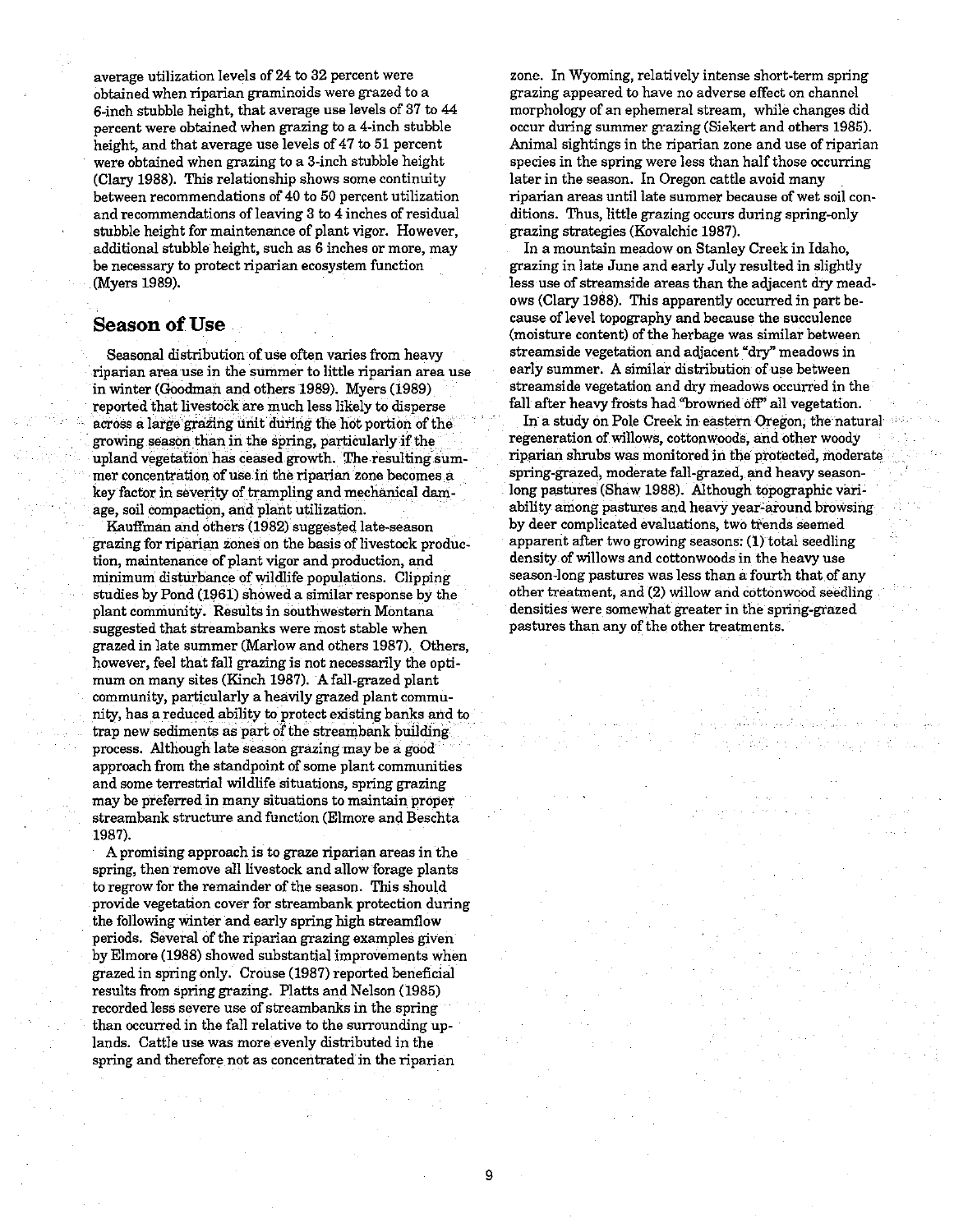### **APPENDIX 111: CALCULATING ECOLOGICAL STATUS AND RESOURCE VALUE RATINGS IN RIPARIAN AREAS**

#### **k H.** Winward

Regional Ecologist, Intermountain Region, Forest Service, US. Department of Agriculture, Ogden, UT

#### **Ecological Status**

Ecological status is used to relate the degree of similarity between current vegetation and potential vegetation for a site. It can be measured on the basis of species composition within a particular community type or on the basis of community type composition within a riparian complex. The categories for ecological status include:

early seral, mid seral, late seral, and potential natural community(ies) (PNC) based on the degree of similarity to the potential natural community. Similarity between the present vegetation and the PNC can be calculated by a coefficient of similarity  $(2w/a+b)$  where a is the sum of species values for measured factors of present vegetation,  $b$  is the sum of values in the PNC, and  $w$  is the sum of the values common to both (table 1) (Range Inventory Standardization Committee 1983).

Composition values for the species or PNC's must be obtained by sampling sites in **as** natural a condition **as**  possible. If no representative undisturbed areas are available, extrapolation of composition from ecological settings approximating the PNC may be necessary. Only those species or community types known to be native to a particular ecological setting may be used for establishing PNC values. Tables 2 and 3 provide examples of several ecological status ratings in different riparian settings using community type composition values.

Table 1-Example of ecological status of vegetation using coefficient of community similarity on foliar cover data

| <b>Species</b>     | Potential natural<br>community | <b>Present</b><br>community | Amount in<br>common |
|--------------------|--------------------------------|-----------------------------|---------------------|
|                    |                                | - Percent -                 |                     |
| Booth willow       | 65                             | 30                          | 30                  |
| Water sedge        | 5                              | 2                           |                     |
| Beaked sedge       | 85                             | 35                          | 35                  |
| Kentucky bluegrass |                                | 53                          |                     |
| Solomon-seal       |                                |                             |                     |
|                    | $a = 160$                      | $b = 120$                   | $W = 67$            |
|                    | Similarity to PNC<br>Percent   | <b>Ecological status</b>    |                     |
|                    | $0 - 25$                       | Early seral                 |                     |
|                    | $26 - 50$                      | Mid seral                   |                     |
|                    | 51 75                          | Late seral                  |                     |
|                    | .76+                           | ∴PNC.                       |                     |

seral status

Table 2-Example of an ecological status rating **m he** mountain alderldogwoodsteep gradient riparian complex (Rosgen channel A) using community type composttion values

| Community<br>type                | <b>Potential natural</b><br>composition | <b>Present</b><br>composition | Amount in<br>common |  |
|----------------------------------|-----------------------------------------|-------------------------------|---------------------|--|
|                                  | - Percent -                             |                               |                     |  |
| Alder/dogwood                    | 65                                      | 50                            | 50                  |  |
| Booth willow/dogwood             | 5                                       | 5                             | 5                   |  |
| Booth willow/horsetail           | 5                                       | 5                             | 5                   |  |
| Booth willow/bluejoint reedgrass | 5                                       | 5                             | 5                   |  |
| Booth willow/mesic grass         | 5                                       | 2                             | 2                   |  |
| Wooly sedge                      | 10                                      | 5                             | 5                   |  |
| Winged sedge                     | 5                                       |                               |                     |  |
| Kentucky bluegrass/redtop        | o                                       | 28                            |                     |  |
|                                  | $a = 100$                               | $b = 100$                     | w=72                |  |

Therefore, similarity index of  $(2^7/2^7100+100) = 72$  percent or late seral status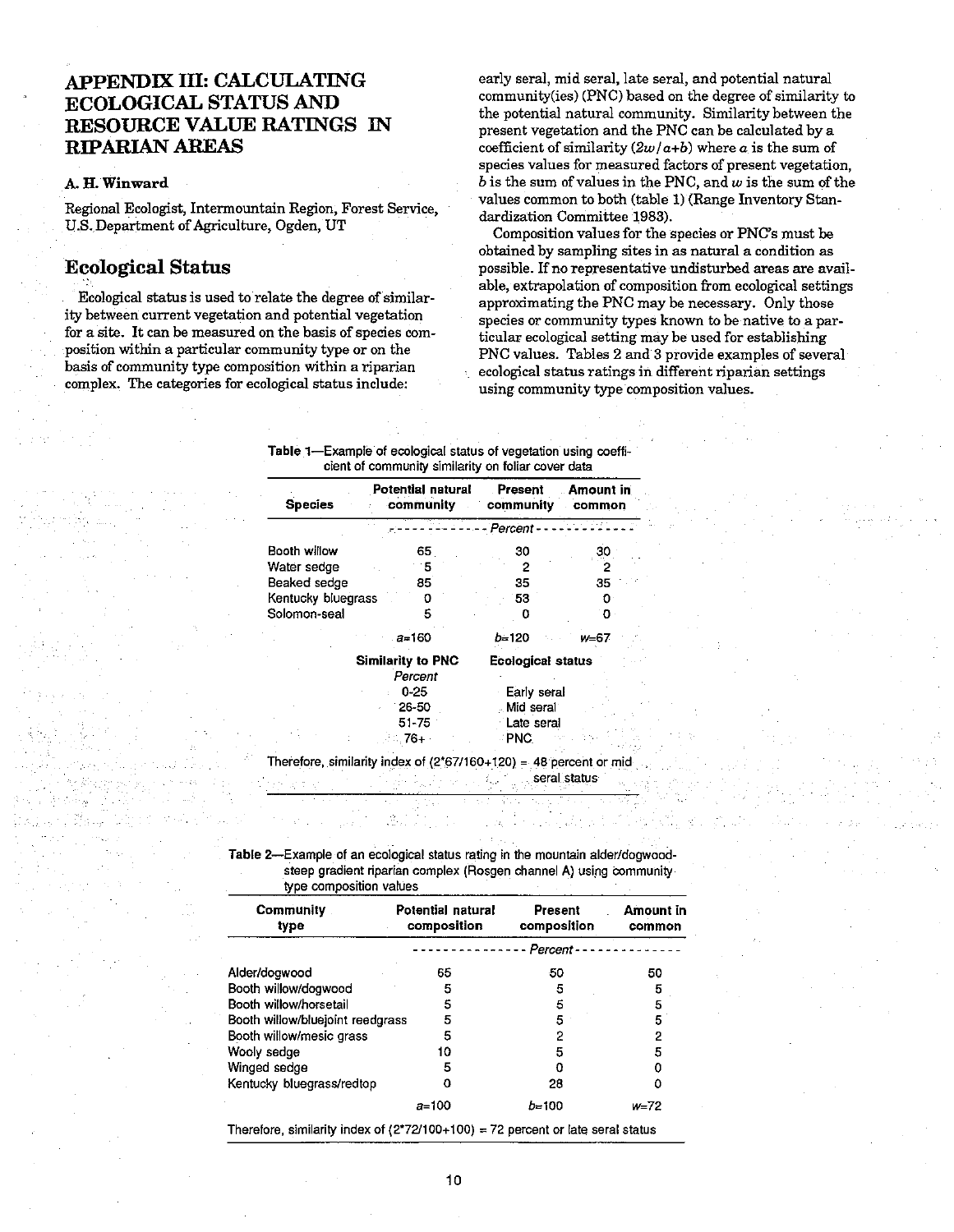Table 3-Example of an ecological status rating in the Nebraska sedge-low gradient riparian complex (Rosgen channel **D)** using community type comoosition values

| Community<br>tvpe                                                                  | Potential natural<br>composition | Present<br>composition | Amount in<br>common |  |
|------------------------------------------------------------------------------------|----------------------------------|------------------------|---------------------|--|
|                                                                                    | - - Percent -                    |                        |                     |  |
| Coyote willow/bar                                                                  | 3                                |                        |                     |  |
| Nebraska sedge                                                                     | 85                               | 10                     | 10                  |  |
| Water sedge                                                                        | 5                                | 2                      | 2                   |  |
| <b>Baltic rush</b>                                                                 | 2                                | 20                     | 2                   |  |
| Mesic forb                                                                         | 3                                | 10                     | 3                   |  |
| Silver sagebrush/hairgrass                                                         | 2                                | 2                      | 2                   |  |
| Kentucky bluegrass/redtop                                                          | o                                | 55                     | 0                   |  |
|                                                                                    | a=100                            | $b=100$                | w=20                |  |
| Therefore, similarity index of $(2*20/100+100) = 20$ percent or early seral status |                                  |                        |                     |  |

Table &Examples of a resource value ratinqs (RVR) in the Booth willow/beaked sedaemoderate gradient riparian type (Rosgen channel C) using community type composition values

|                           | Desired                                 | Present composition |                                | Amount in common |          |
|---------------------------|-----------------------------------------|---------------------|--------------------------------|------------------|----------|
| Community type            | composition                             | Area A              | Area B                         | Area A           | Area B   |
|                           |                                         |                     | Percent-                       |                  |          |
| Booth willow/beaked sedge | 20                                      | I6 -                | з                              | 6                |          |
| Wolfs willow/hairgrass    |                                         |                     |                                | я                |          |
| Water sedge               |                                         |                     |                                |                  |          |
| Beaked sedge              | 60                                      | 50                  | В                              | 50               |          |
| Baltic rush               | з                                       | 10                  | 10                             | з                |          |
| Kentucky bluegrass        | 0                                       | 5                   | 47                             |                  |          |
| Mesic forb                | з                                       | 13                  | 30                             |                  |          |
| Faise-hellebore           |                                         |                     | Ω                              |                  | o        |
|                           | $a = 100$                               | $b = 100$           | $b = 100$                      | $W = 78$         | $V = 19$ |
|                           | <b>Similarity to desired</b><br>Percent |                     | Resource value rating<br>(PVR) |                  |          |
|                           | $0 - 25$                                |                     | Poor                           |                  |          |
|                           | $26 - 50$                               |                     | Fair                           |                  |          |
|                           | 51-75                                   |                     | Good                           |                  |          |
|                           | 76+.                                    |                     | Excellent                      |                  |          |

Therefore, area A similarity index of  $(2^*78/100+100) = 78$  percent or excellent. Therefore, area B similarity index of  $(2*19/100+100) = 19$  percent or poor.

Or, alternatively, using a similarity criterion of >75 percent:

Area A similarity index of 78 percent  $=$  meeting management objectives; Area B similarity index of 19 percent = not meeting management objectives.

Additional factors such as ground cover, soil compaction, streambank breakage, or channel form may be used to refine ecological status. These values will likewise be based on percentage of similarity to values obtained in an undisturbed setting.

#### **Resource Value Ratings**

We often choose to manage vegetation for some seral stage other than PNC. In these cases, another approach used to evaluate status or condition of riparian areas is to compare the present species or community type composition of an area to a desired set of species or community

types capable of occurring in that area (Winward 1989). On public lands, the "desired values" are developed by professionals in an interdiscipinary setting. Similarity values between "present" and "desired" are calculated using a process similar to that used in developing ecological status ratings. Categories for rating the site are poor, fair, good, and excellent as in past range condition ratings (table **4).**  Or, categories can be developed to determine whether the site is or is not meeting management objectives. Information from the Range Inventory Standardization Committee Report (1983) suggested that a value of  $75$  percent similarity or greater may be used to differentiate between meeting and not meeting management objectives.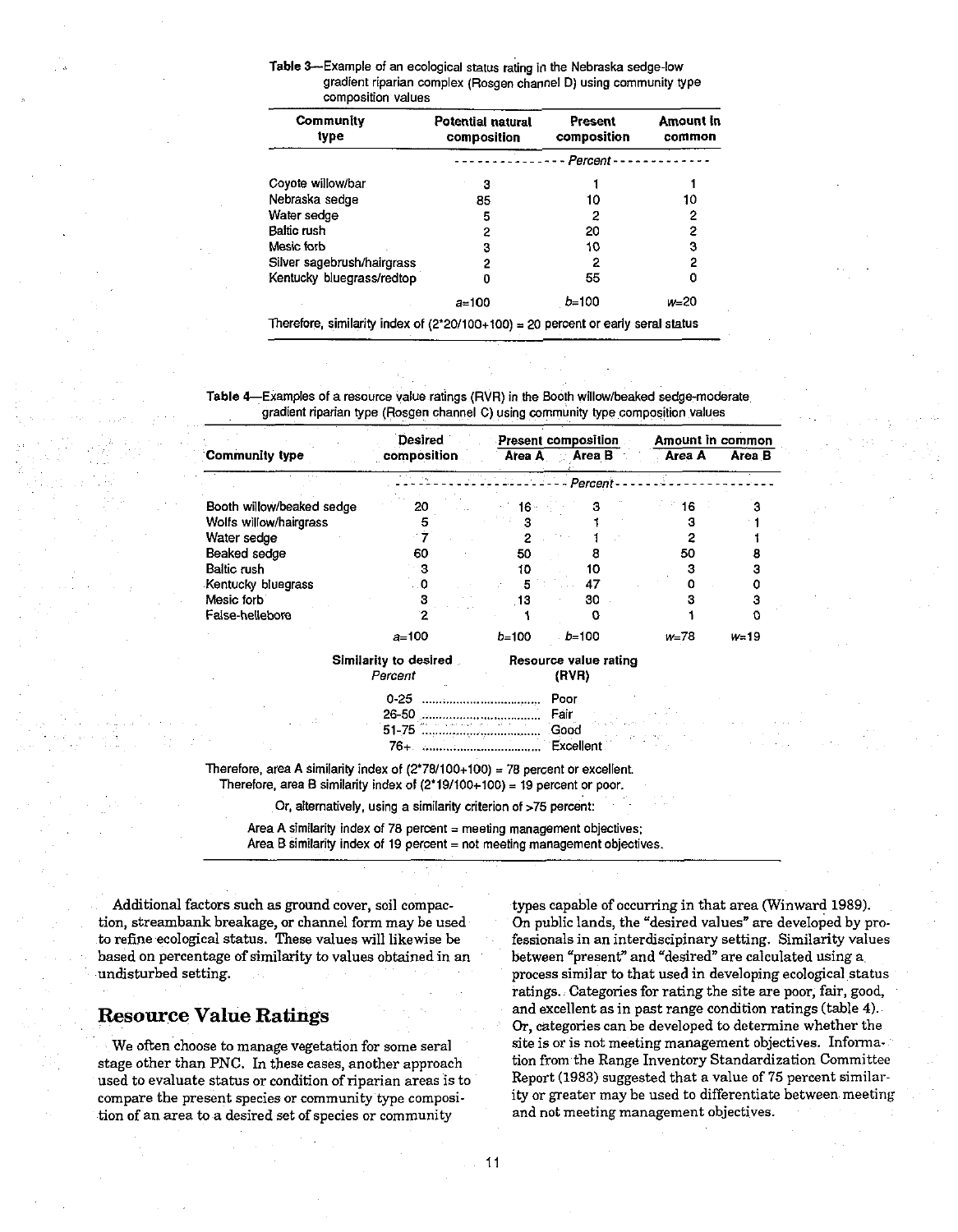Clary, Warren P.; Webster, Bert F. 1989. Managing grazing of riparian areas in the lntermountain Region. Gen. Tech. Rep. INT-263. Ogden, UT: U.S. Department of Agriculture, Forest Service, lntermountain Research Station. 11 p.

Concern about livestock grazing in riparian habitats and its effect upon ripariandependent resources has resulted in numerous controversies about the appropriate management approach. This document provides guidance for grazing of riparian areas in a manner that should reduce both nonpoint source pollution and potential grazing impacts on other riparian-dependent resources.

KEYWORDS: nonpoint source pollution, utilization, stubble height, grazing systems, streambanks